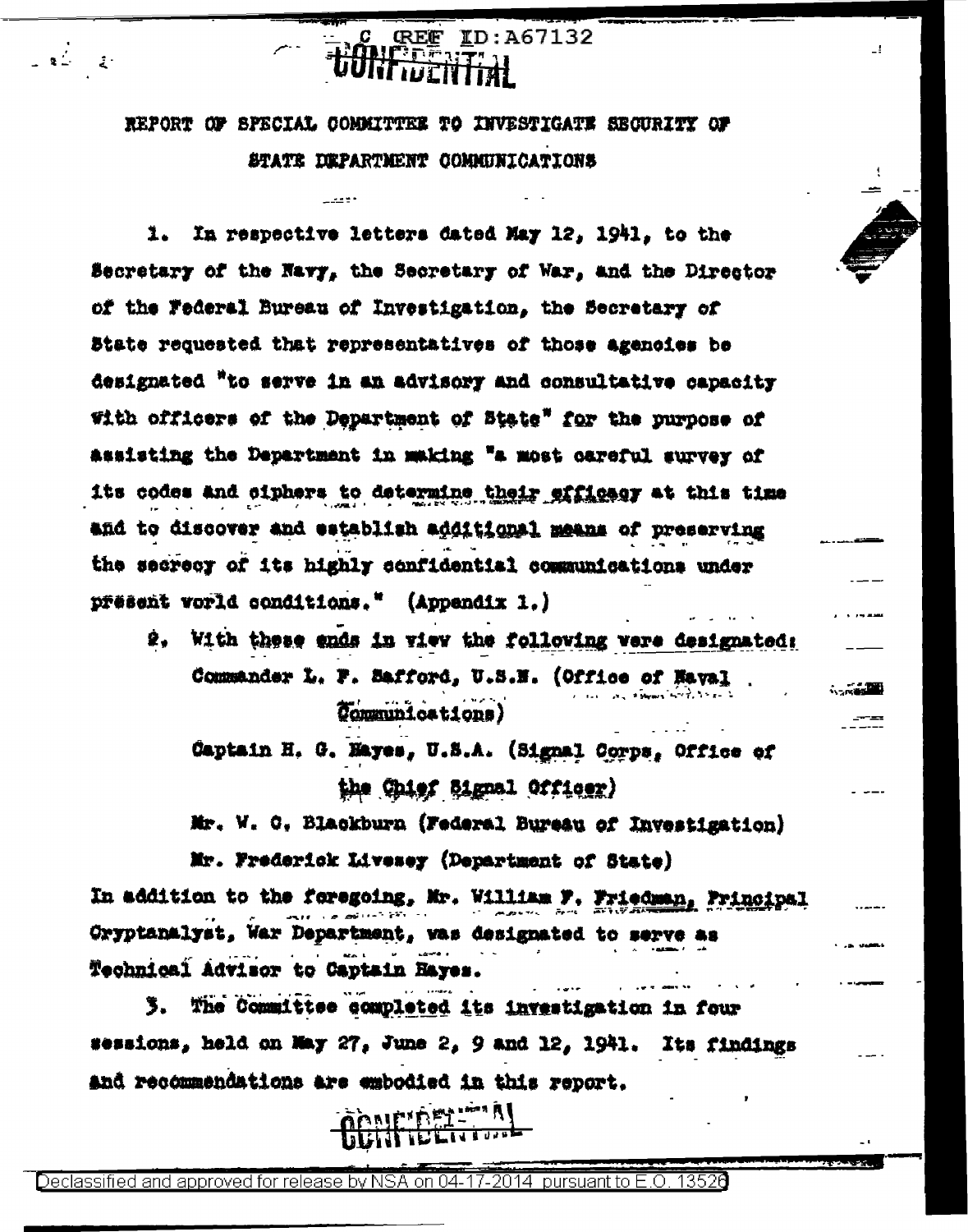# REF : ID: A67132

4. At its first session, May 27, a preliminary meeting was held in the office of Mr. G. Howland Shaw, Assistant Secretary of State, who discussed with the members of the Committee the nature and scope of the studies to be pursued by them and indicated that the Secretary of State desired the Committee to investigate all related phases of communication security in and for the Department.

5. The Committee then resumed its meeting in Mr. Salmon's office and after brief preliminary discussion agreed that its agenda embraced the following phases of communication security:

#. The technical scupdness and the respective degrees of efficiency of the codes and ciphers now in use by the Department; and the related procedures and safeguards followed in their compilation or preparation, physical distribution, transportation, and accounting.

b. The facilities, procedures, and regulations for insuring the physical security of cryptographic paraphernalia both at the Department and at its offices in foreign sountries.

g. The definitions and delimitations of classes of messages and documents with respect to the various degrees of confidentiality; and the regulations governing the drafting of messages to be transmitted in oryptographic form, as well as those pertaining to the placing of Fesponsibility for determining and indicating the classification of messages.

The regulations governing the selection and proper

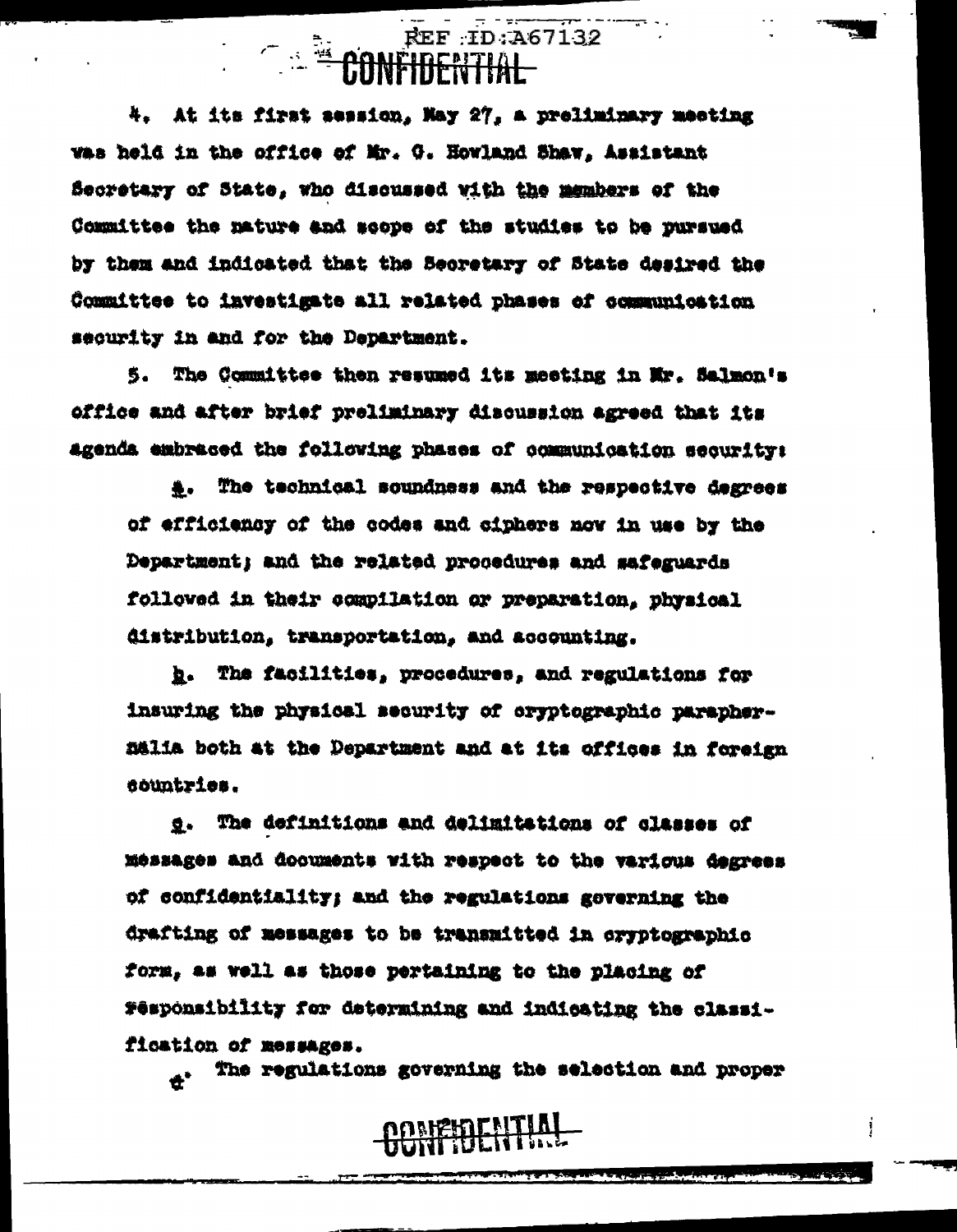#### REF ID: A67132 <del>CONFIDENTIAI</del>

i

technical employment of the various authorized eryptographic systems in oryptographing messages; the Tegulations governing the preparation, handling, distribution and filing or ultimate disposition of plainlanguage versions of exyptographed messages; and the regulations governing the preparation of press releases dealing with matters which may have formed the subjects of cryptographic communication.

 $-$ 

g. The principles followed in the selection, training and assignment to duty of personnel permitted to have access to cryptographic material or to perform cryptographic duties; and the principles followed in selecting the agencies of transmission employed in forwarding messages to their destination.

6. The details of the findings of the Committee in respect to the foregoing subjects of study are as follows:

- (1) Although in general the several eryptographic systems now employed are technically sound and efficient, it appears that the various eodes and ciphers could be distributed to holders according to a better defined and more orderly system.
	- $(2)$ Although the methods used to superencipher määsäges prepared in eertain systems are sufficiently secure, this is perhaps not true as regards certain other systems and it would

. –3- <sub>п. н. н.</sub> н. е.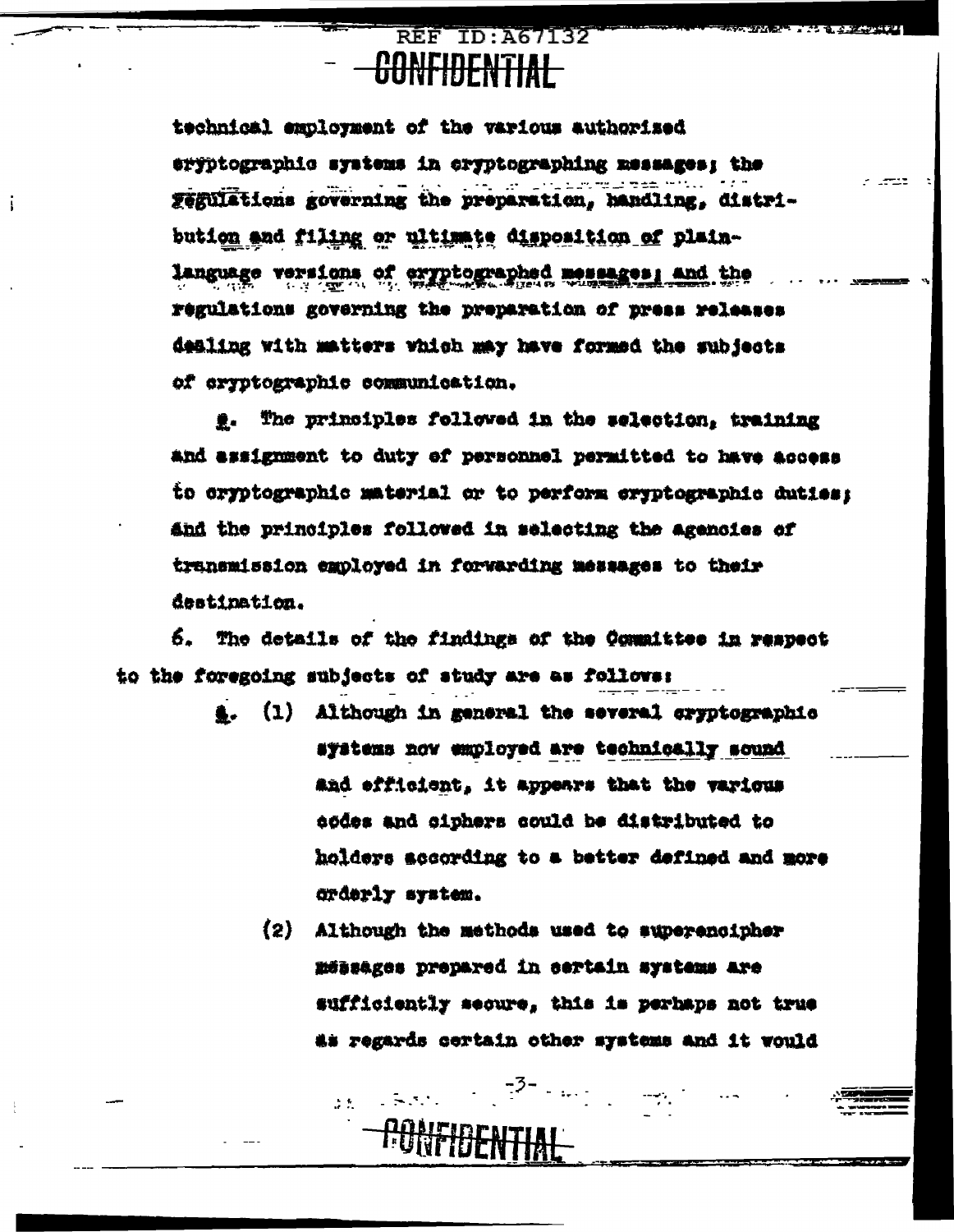#### **AANFIDENTIAL**

appear that the latter might not yield the degree of security desirable for the communications for which they are intended. The Committee is not in a position to submit a positive opinion in this respect because in order to do so a long and extensive cryptanalytic study would be essential.

่≁

**ATALYS** 

337

- $(5)$ The methods and means used to encipher messages of highest secrecy and importance appear to be too slow for modern rapid semmunication and require more labor and personnel than would be the case if certain mechanico-electrical apparatus now available were employed for this purpose. Noreover such apparatus if technically sound can gield far greater oryptographic security than is possible with the present "handcperated" means.
- $(4)$ The procedures and safeguards followed within the Department itself in the compilation and preparation of the codes and diphers, and in their physical distribution and accounting appear to be satisfactory. Hovever, registration of documents by "short titles" is not noy the case and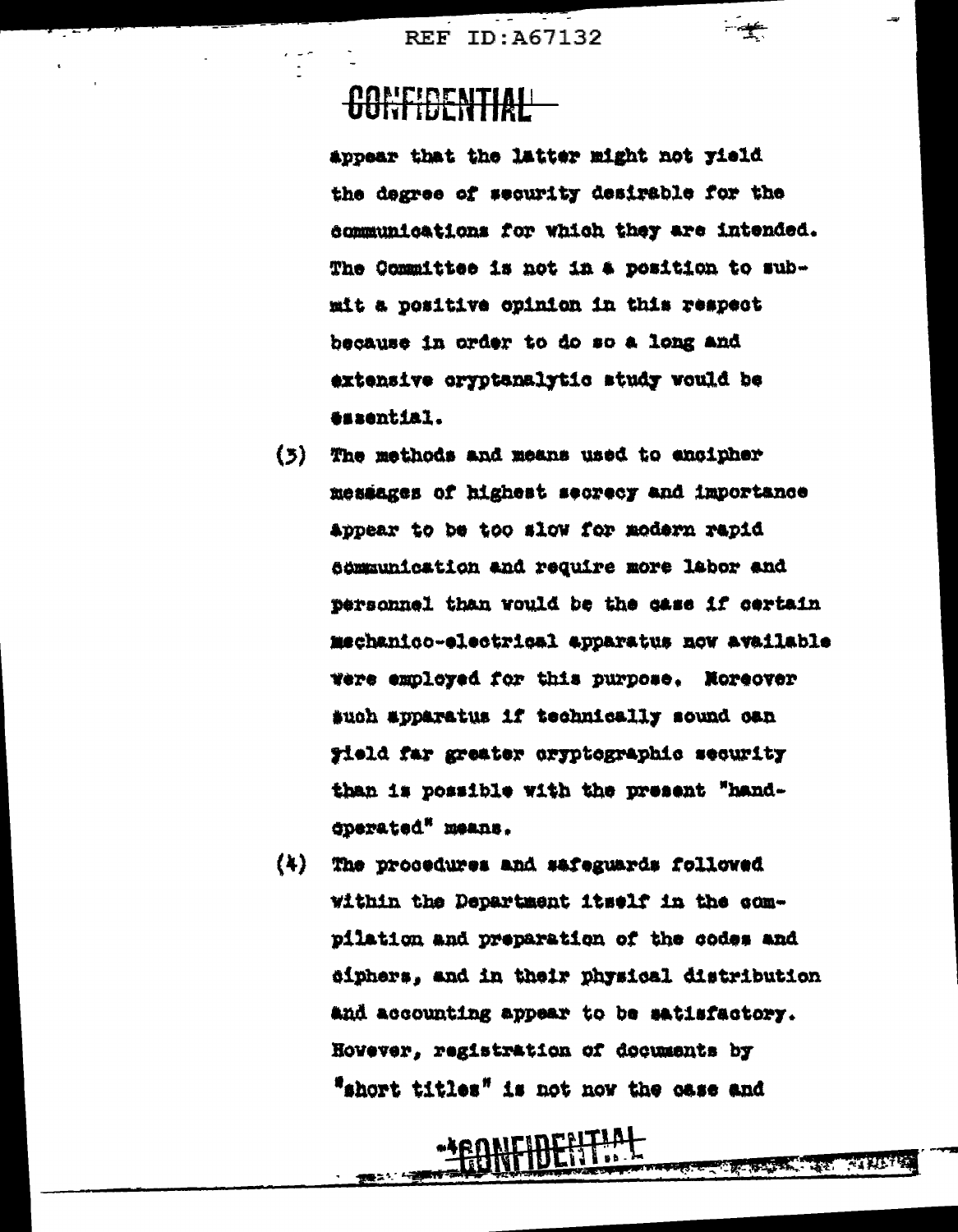#### **AGNETOE STAL**

its establishment would be advisable. The Committee also feels that special forms for the receipt, destruction, semiannual accounting, and transfers of documents from one holder to another are quite necessary for an effective accounting system.

 $(5)$ As regards the methods followed in the transportation and forwarding of cryptographic publications and documents to authorized holders thereof, it is understood that such material is invariably carried by diplomatic courier, which should insure its safe delivery without possibility of compromise. Hovever, special tests made by the Federal Bureau of Investigation of the security afforded by the various types of pouches employed for the purpose have demonstrated that it is easy to open and remove the contents of pouches, photograph and replace the original decuments, and then resew the pouches so as to show no signs of tampering. The type of tumbler lock used on looked pouches offers hardly any guarantees of safety at all, since one of them

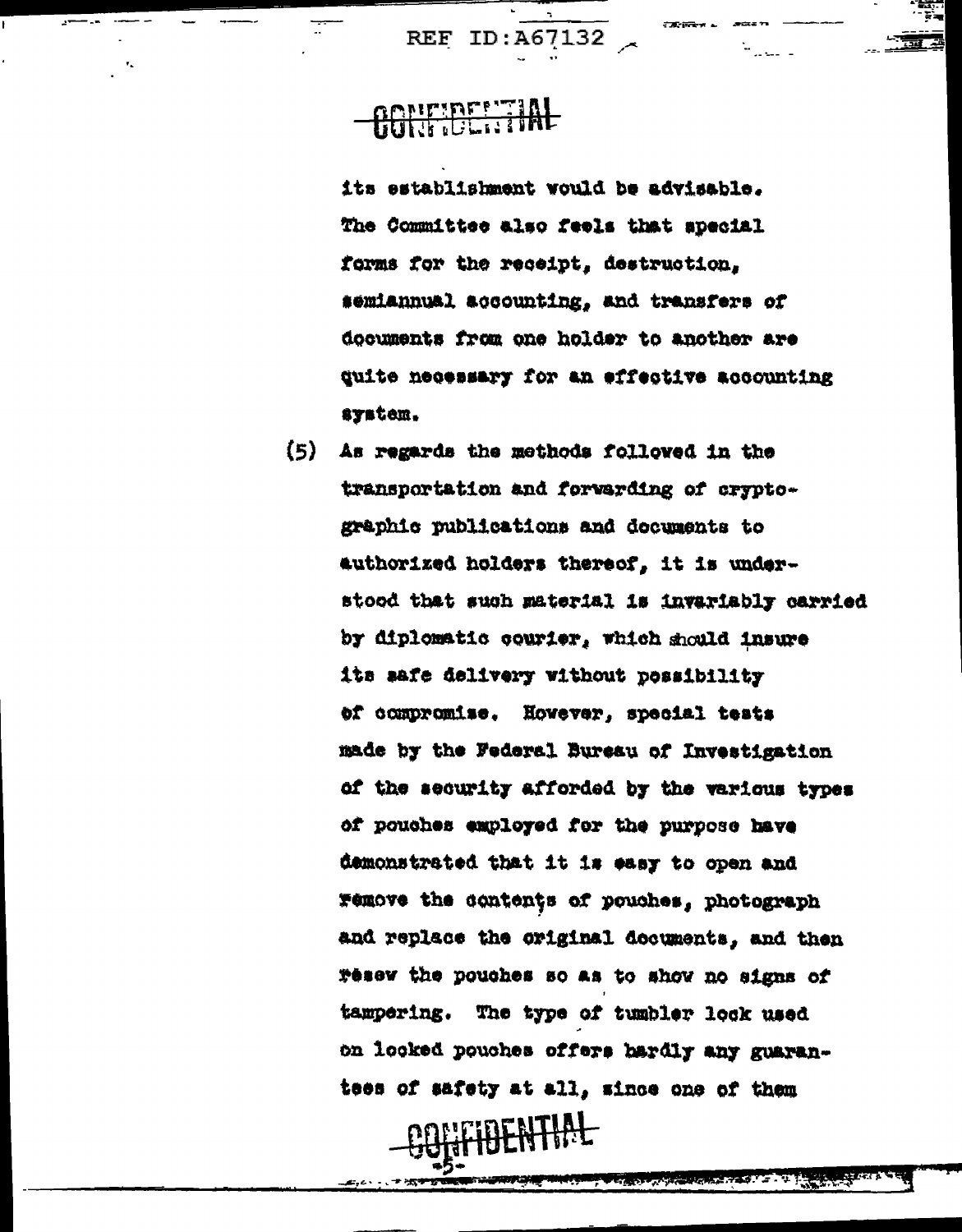**REF ID: A67132** CONFIDENTIAL

was repeatedly "picked" successfully in a few minutes. The detailed findings of this study are embodied in Appendix 2.

Except at the Department itself and at only a few b. of the large embassies the facilities, procedures, and regulations for insuring the physical security of cryptographic paraphernalia appear to be woefully inadequate, these constituting in all probability the greatest source of danger to the security of all communications of the Department. Without adequate safeguards to preserve physical security of the oryptographic paraphernalia itself, no system for secret communication regardless of how sound it might be technically can be considered mafe for use.

 $\Omega$  . The Department does not appear to have dear-out definitions of and delimitations for various classes of confidential matter; it does not appear to have clear-out regulations governing the drafting of messages to be transmitted in eryptographic form: nor does it appear to place responsibility upon the proper persons as regards determining and indicating the classification according to which an outgoing message should be handled.

(1) In the absence of vell-defined regulations ₫. governing the matters referred to in subparagraph d it is apparent that regulations governing the the selection of the specific cryptographic system cases cannot be applied properly or with dertainty. <u>Conificent HAI</u>

-6-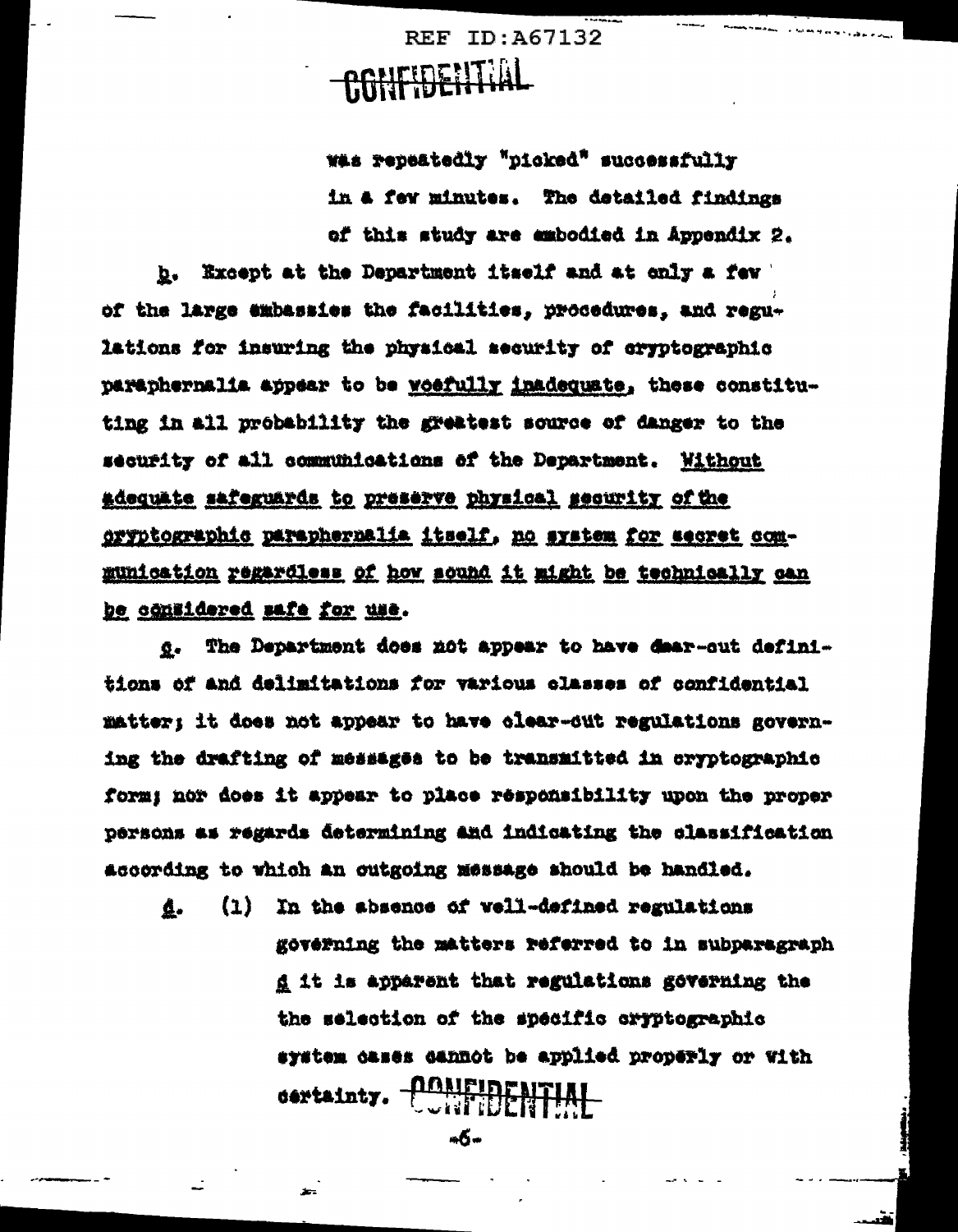#### **CONFIDENTIAL**

 $(2)$ The regulations governing the technical employment of the various authorized systems appear to be adequate.

ĩ.

阿耨

(3) The regulations and procedure governing the preparation, handling, distribution, and filing or ultimate disposition of plain-language versions of cryptographed messages, while satisfactory within the confines of the Communications and Records Division itself, appear to be woefully inadequate when these documents pass outside the aforementioned Division. It appears that an unspecified and constantly varying number of verbatim translations of incoming cryptographed messages must be prepared by DOR upon the request of officials of the Department who deem it necessary to furnish copies for the information of others who might be concerned. The reproduction of copies is now by means of uncontrolled mimeograph and this is regarded by the Committee as a highly dangerous practice. No accounting for the multiplicity of copies is made nor is there any assurance that additional copies are not made and circulated within the various divisions. Accounting for copies under these circumstances is not possible even with much more clerical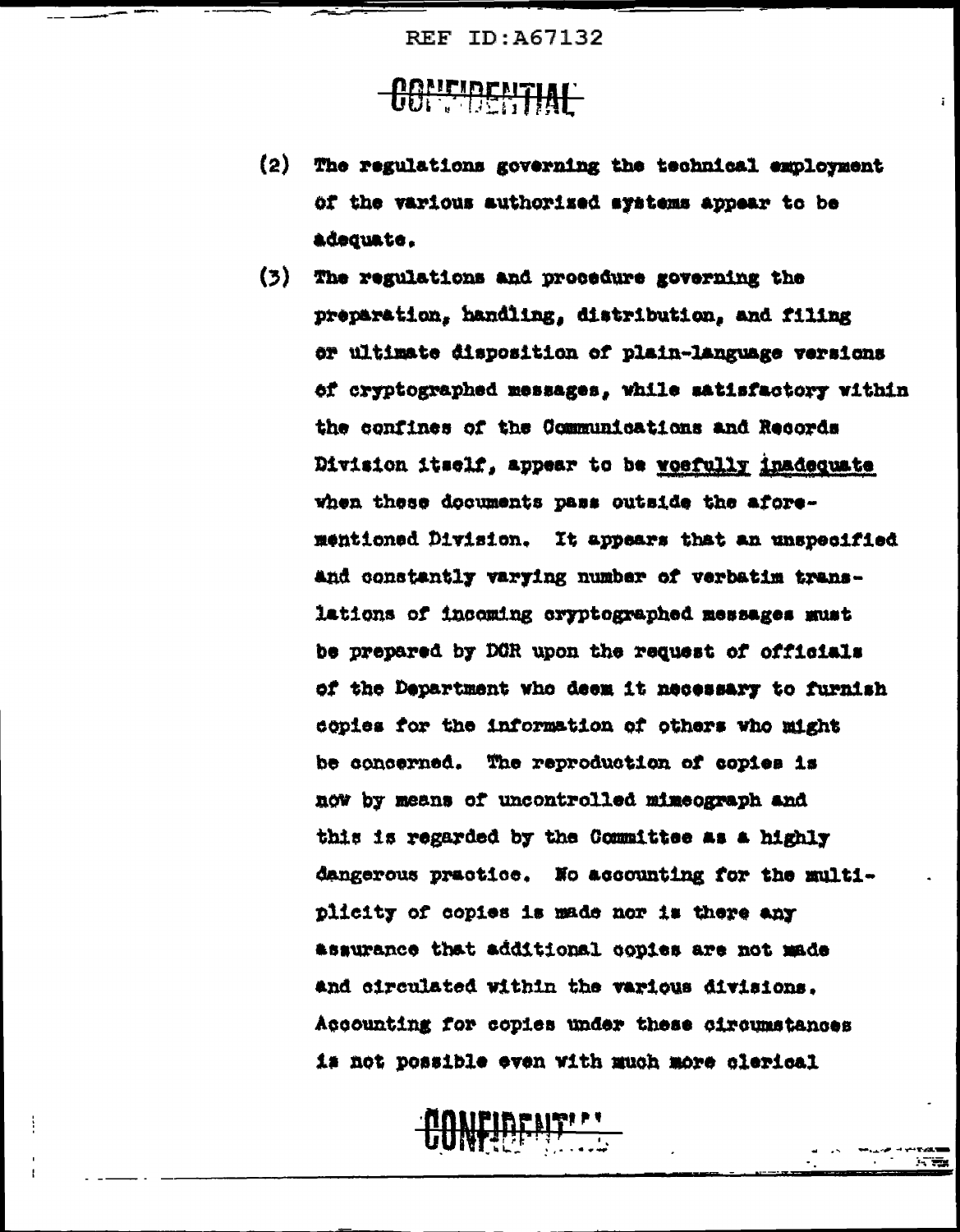#### <del>RANEIDENTIAL</del>

Assistance than is now available. Further, there is neither uniformity nor certainty as to the manner in which these verbatim translations are handled or filed in the respective divisions to which they are sent, and in many dases doubt exists as to their ultimate disposition. While the Committee made no investigation as to the procedure followed in the case of outgoing messages initiated within the respective divisions, it would appear probable that there is considerable danger from the existence of vork sheets and carbon paper bearing rough and final drafts of outgoing messages to be cryptographed in confidential codes and ciphers. Finally, it appears that no great care is exersised with regard to the number of persons to Whom verbatim or even paraphrased copies of secret messages are shown, in many cases this being perhaps wholly unnecessary. These unsatisfactory conditions probably constitute the second great source of danger to security and, if not corrected, scourity of communication can neither be maintained nor even established. In this connection it is to be noted that in the military and the naval service a commissioned officer is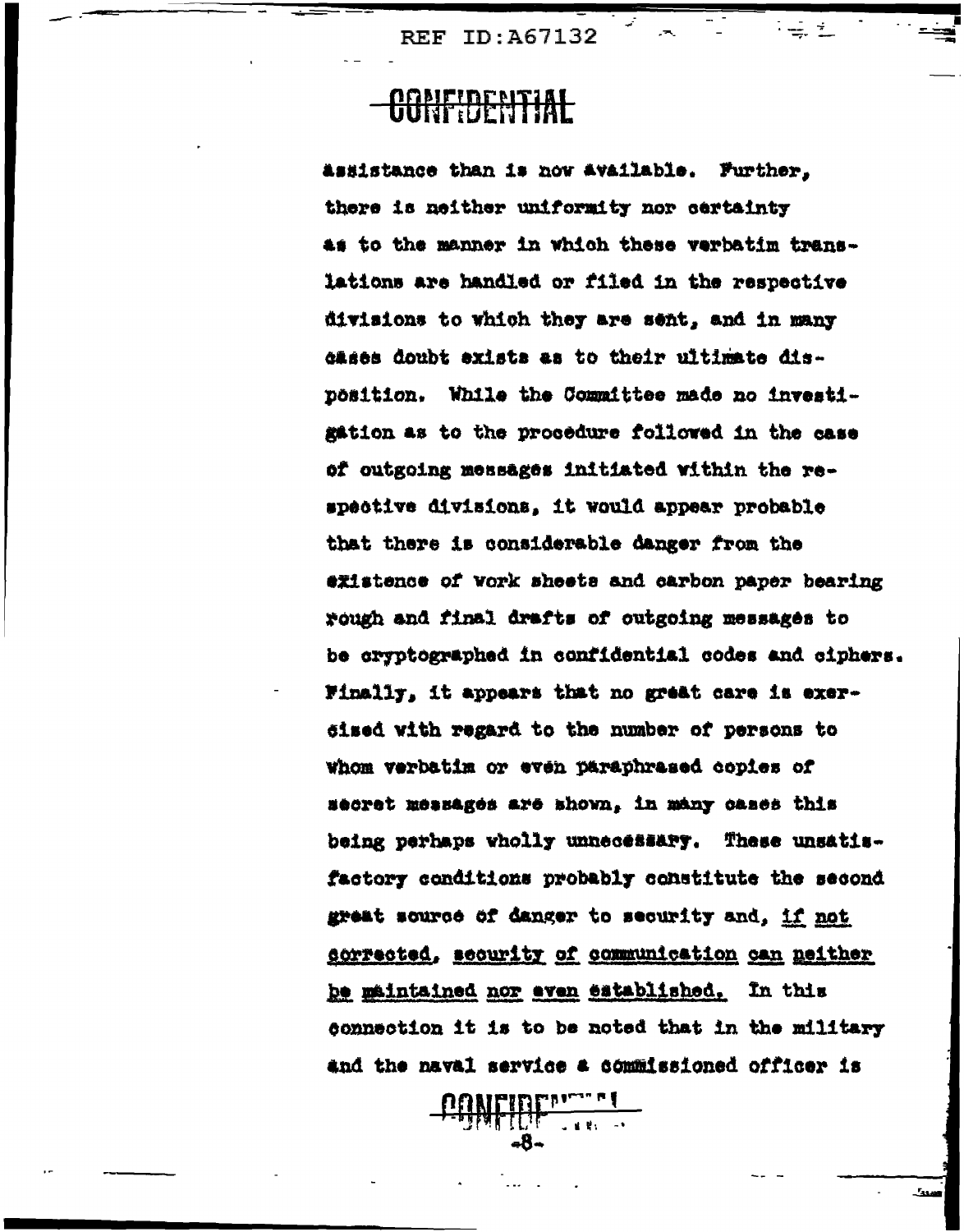<del>ਗਰਜਾਜ</del>  $REF$  TD:  $\Delta$ 67132

#### **AQUEIDENTIAL**

not, merely by virtue of his commission or his rank, entitled to receive secret information in which he is not directly and officially concerned.

- $(4)$ The Committee has reason to believe that there is no careful coordination between the persons having knowledge of the contents of cryptographed messages and those who prepare information embodied in the form of press releases which may contain matter transmitted or received in cryptographic form.
- $(1)$ Although the principles followed in the selection. ●. training, and assignment to duty of oryptographic personnel within the Department itself appear to be satisfactory, the Committee has no knowledge of what may be the case in this regard in the Department's Embassies, Legations, and Consulater. It is true that the Department has specific regulations governing these matters, as embodied in Section VII-4 of its Foreign Service Regulations. but there appears to be no assurance that these regulations are scrupulously and uniformly observed at all stations. This appears to be a subject on which direct personal and periodic Observation by properly trained inspectors would



**CONTRACTOR** 

والتطليل ستندر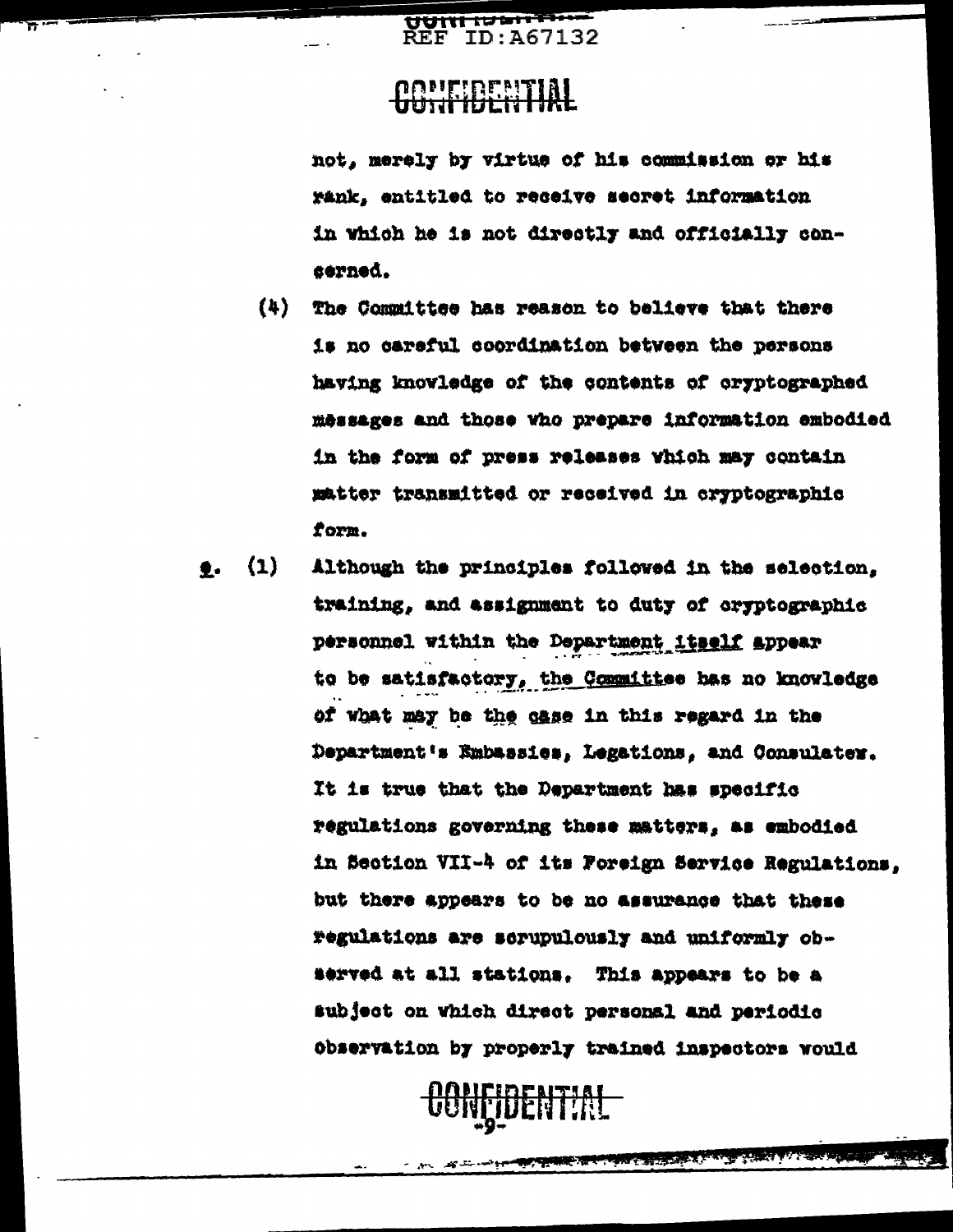REF ID:A67132 -

#### OCALEPENTIAL

be exsential before definite assurance could be had as to the extent of conformity with pertinent regulations.

L.

i i En

(2) It would appear that the Department avails itself . of cable routes rather than radio channels wherever possible, a procedure which is to be highly commended. Further, the Committee understands that the practice of discussing confidential subjects over the transcosan radiotelephone has been practically eliminated. The Committee desires to point out that despite assurances of "privacy" so often reiterated by the telephone company, such conversations are private only so far as the casual listener-in is concerned. They offer no obstacles to any person or organization having a real interest in learning the substance of such conversations.

7. The recommendations of the Committee are embodied below. but in order to present them in a vell-integrated manner the successive recommendations do not follow the order in which the subjects and findings are treated in paragraphs 5 and 6 above. The Committee recommends:

That the Department of State adopt the same 急. definitions of and delimitations for classes of messages

 $-10-$ 

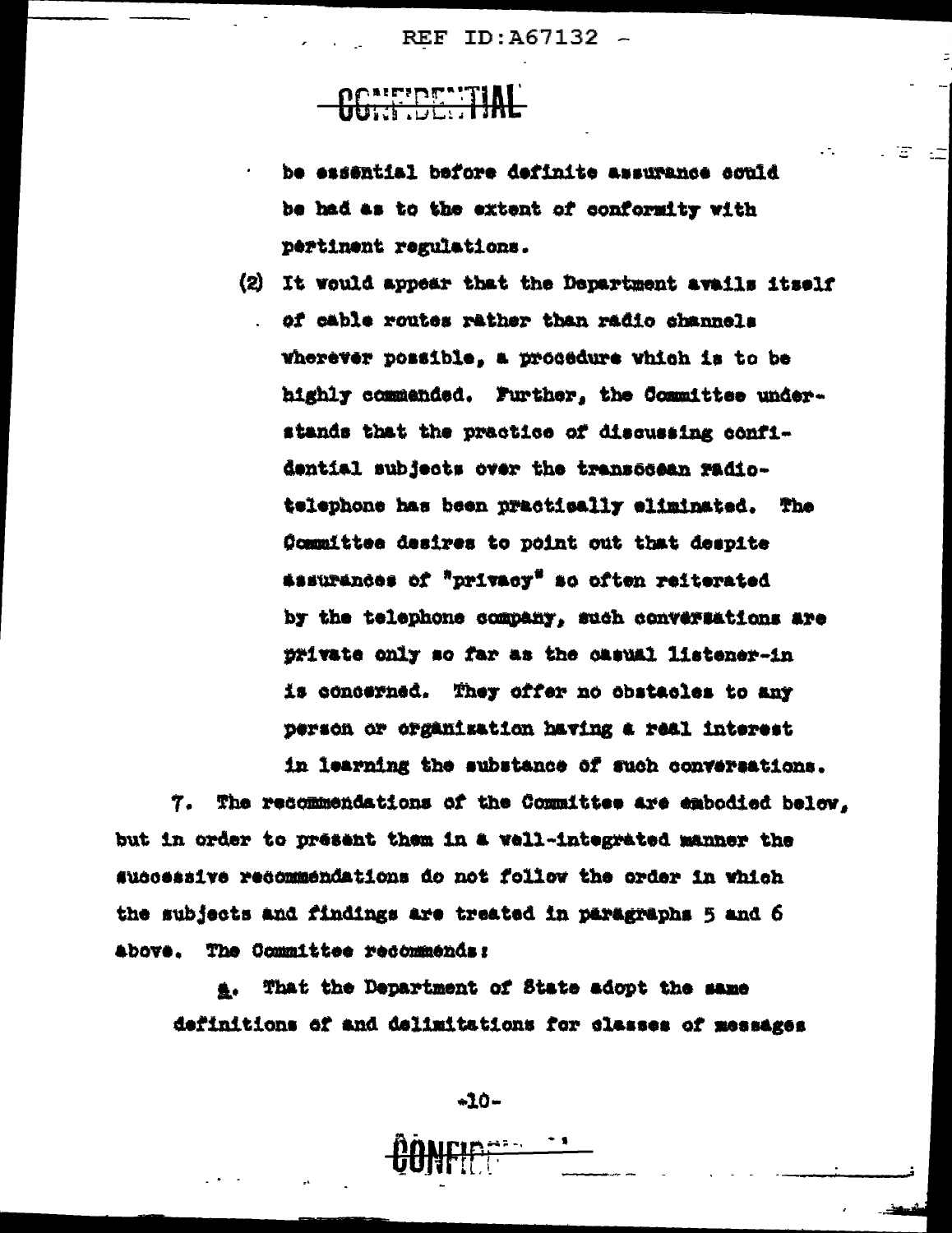$-12$ 

-41

### Controminal

and documents (with respect to the various degrees of confidentiality, vis: RESTRICTED, CONFIDENTIAL, SECRET) that now subsist in the War Department and in the Navy Department (both of the latter now have identical classifications and practically identical definitions and delimitations therefor). These three classifications have been effective in those Departments for a number of years and have proved themselves technically sound and practicable. Furthermore, if the Department of State were to adopt the same classifications and definitions the three Departments vould be well coordinated in this fundamental respect when intercommunication or the exchange of documents becomes necessary.

- $(1)$ That based upon the foregoing recommendation. Þ. the Department of State revise its present set up of cryptographic systems so as to provide adequate systems for cryptographic treatment of the three classes of messages in the following categories:
	- (a) For communication between the Department and selected Embassies and Legations; and for intercommunication among them.
	- (b) For communication between the Department and all Embassies and Legations; and for intercommunication among them.
- \*Note: Each category should be provided with cryptographic paraphernalia pelonging to all lover categories. -11-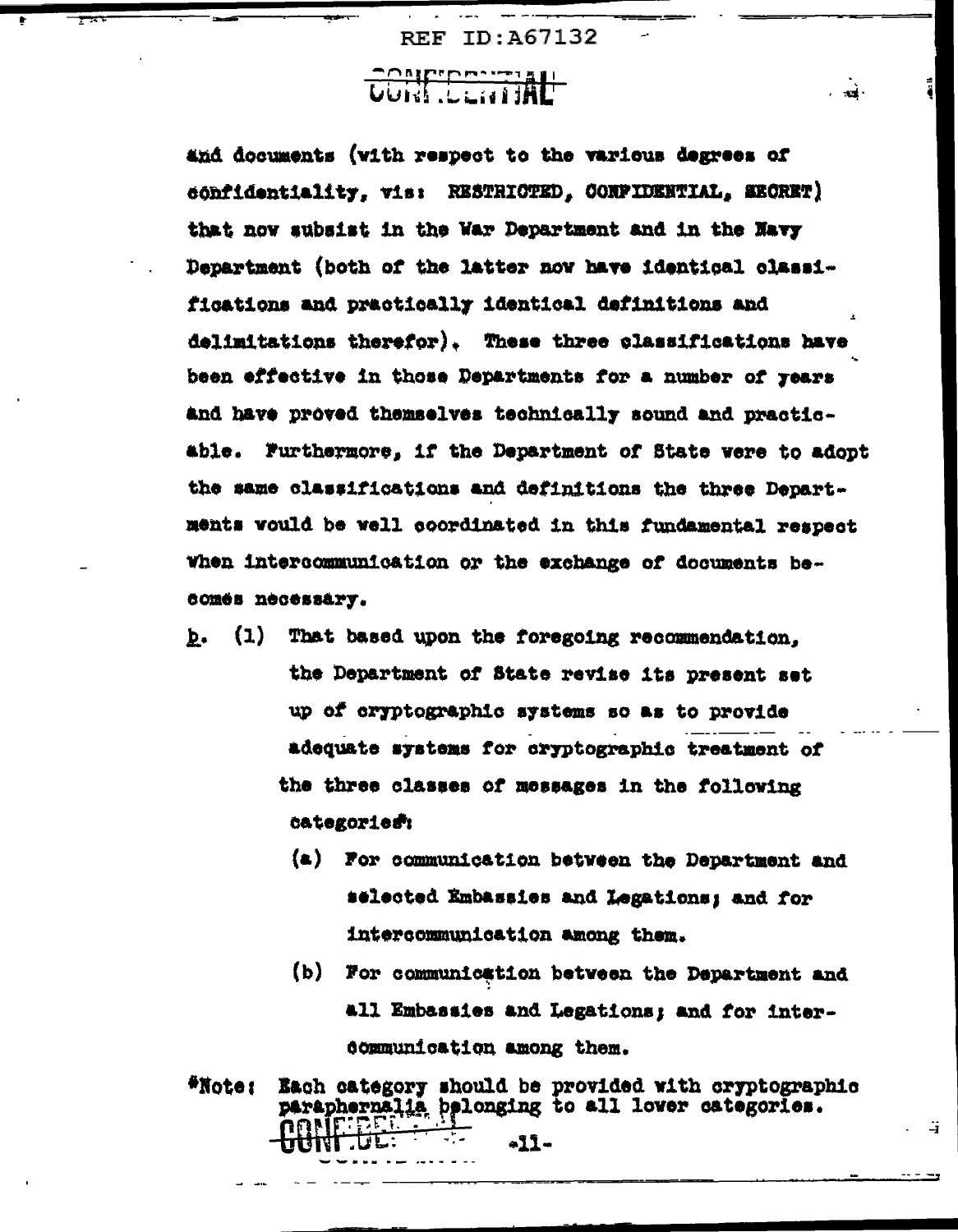- EEE ID A67132
- (c) For communication between the Department and selected Sonsulates; and for intercommunication among them.
- (d) For communication between the Department and all Consulates; and for intercommunication among them.
- (e) For communication between the Department and such Special Observers and Special Missions as may be found necessary.
- (f) For communication between U.S. Naval Vessels and U.S. Embassies, Legations or Consulates.
- $(g)$  For such other special purposes as may be found mesirable.
- $(2)$ That this distribution of cryptographic systems according to categories be accomplished by a suitable redistribution or reassignment of the present codes, so far as is possible, the codes to be provided with the same general system of superencipherment but operating with different sipher keys. For the latter purpose hand-operated methods employing cipher tables may be used, but it is possible that a cryptograph might be suited for the speedier superencipherment of certain types of confidential messages.

 $-12-$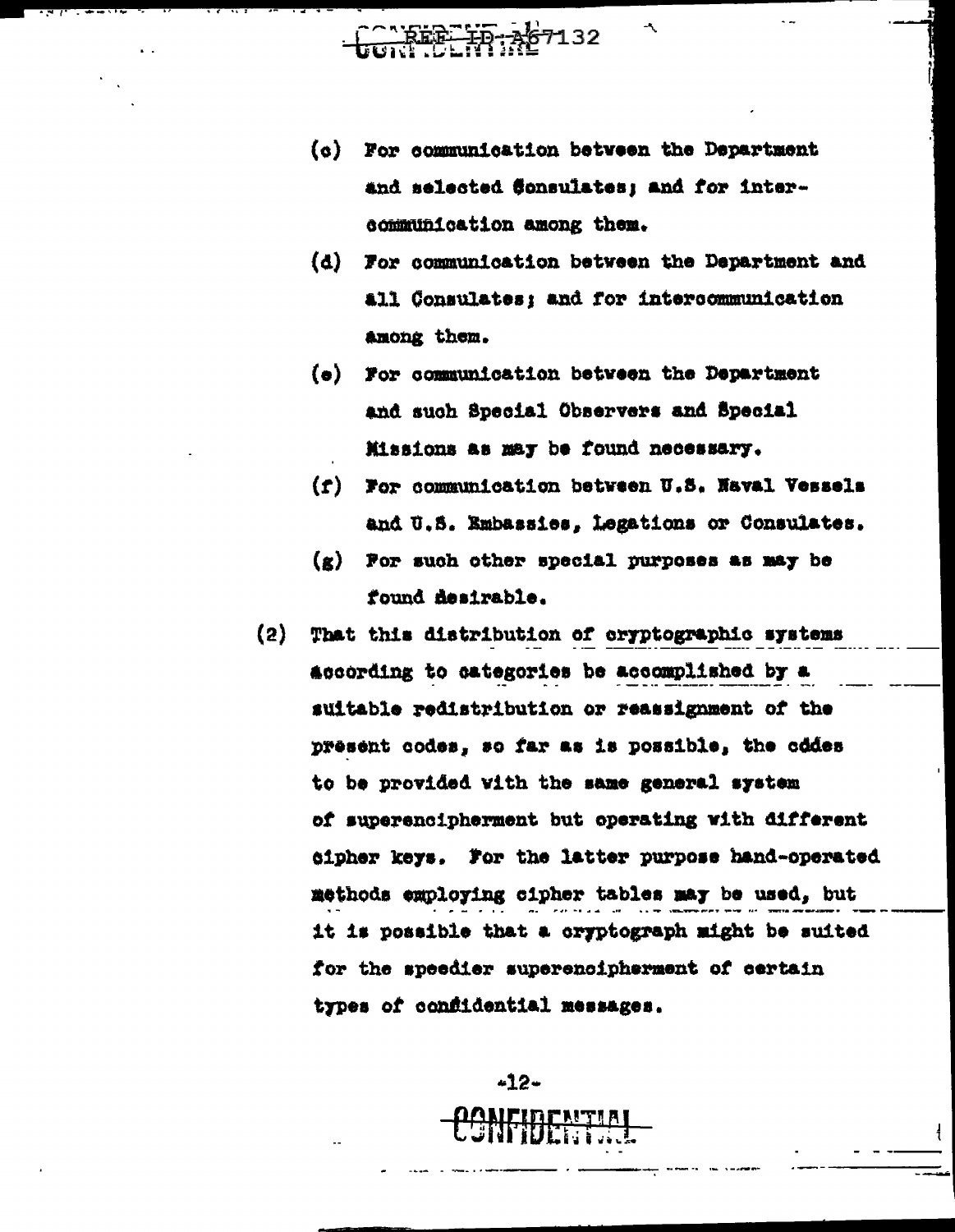#### REF ID:A67132 **GGEIFIDENTIAL**

- $(3)$ That the Department establish a more detailed system of accounting for cryptographic paraphermalia, using special forms for receipt. semiannual report of possession, report of transfer from one holder to another, and report of destruction, these reports to be based upon "short titles" for all registered documents, devices or publications.
- (4) The Department of State be provided with such literature and technical advice by the War and the Navy Departments as will be of assistance in the execution of this recommendation.
- $e.$  (1) That for its most secret communications the Department of State look seriously into the subject of automatic, electrically-operated cipher machines; and that the Department collaborate with the War Department or the Navy Department with a view to the introduction of suitable machines for use at the Department and at the largest and most important Embassies where speed and security of communication is essential under present world conditions.
	- $(2)$ This recommendation, while entailing certain initial expenditures for machines, will ultimately result in some saving by virture of a reduction

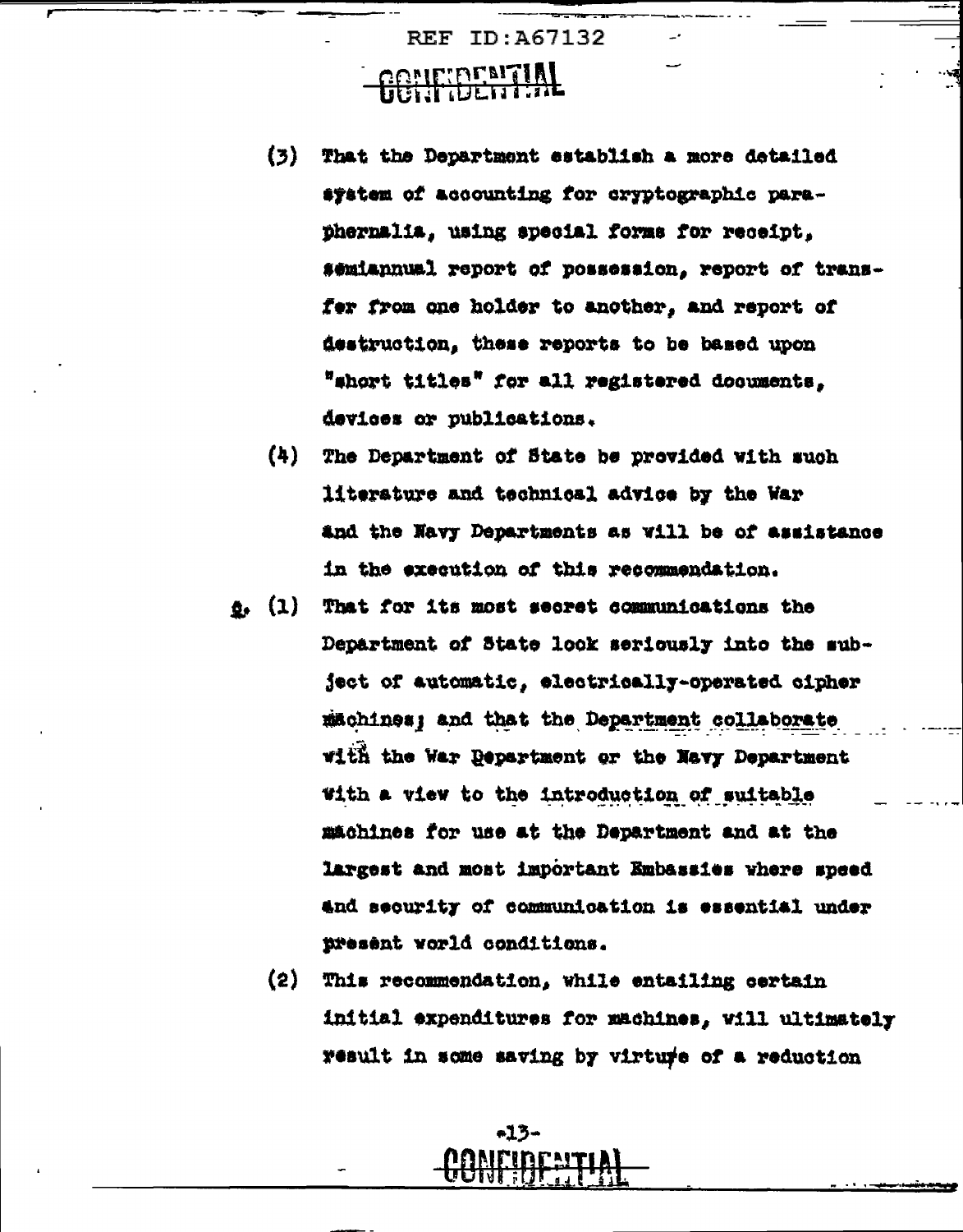REF ID: A67132  $\tau$ 

### **CONFIDENTIAL**

in cryptographic personnel, since one machine can do the vork of several clerks.

- $(3)$ In this connection the Committee takes cognisance of the fact that negotiations with the foregoing and in view have been in progress between the Department of State and the War Department for some time and before the appointment of this Committee. It recommends, therefore, that these negotiations be concluded as promptly as practicable so that the machine may be placed in service without undue delay.
- (1) That immediate measures be taken by the Department đ. of State to provide suitable combination safes for the storage of cryptographic paraphernalia and and confidential files at all its Embassies, Legations, and Consulates not now provided with adequate facilities for proper safeguarding of these materials when not in use. Further, that the Department take immediate action to insure that only suitably paid American citizens are employed at outlying offices as guards when those offices are closed between office hours. On this erueial point reference is made to paragraph 6h.

 $(2)$ That instructions be issued to all offices requiring a complete change in the combinations

to safes at least once a year and that these changes <u>NEIBENTIN</u><br>... (DEN : : ... -14-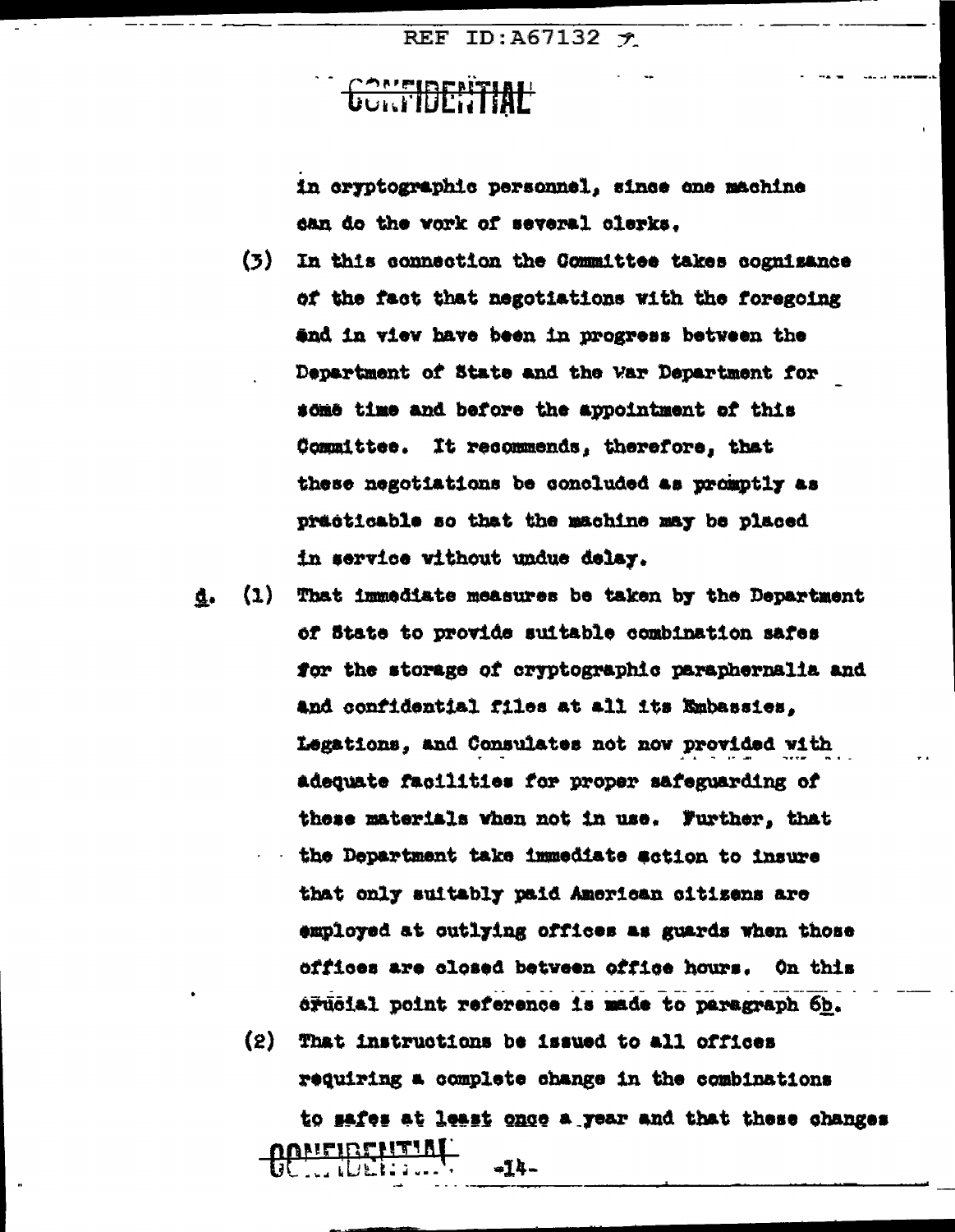#### **CONFIDENTIAL**

be made by competent and duly authorized personnel in the office. (There is nothing about this matter which requires the services of "outside" experts; the application of ordinary common sense and careful study of the instructions which usually accompany such safes are adequate for the purpose.)

- (3) In this connection the Committee takes note of the present requirement (Par. VII-4, Note  $2(a)$ of Foreign Service Regulations) that "each time a change is effected in the combination of a safe the Department shall be informed by means of a card prepared in the following form..." and that "this card shall be transmitted to the Department in a sealed envelope...". The Committee doubts the necessity for this requirement and recommends its immediate elimination.
- (4) That the Department of State collaborate with the Federal Bureau of Investigation in regard to the types of safes, cabinets, looked pouches, envelopes, etc., that should be employed for storage and transportation of cryptographic material.
- e. (1) That the Department of State draw up new regulations governing the drafting of messages to

 $-15-$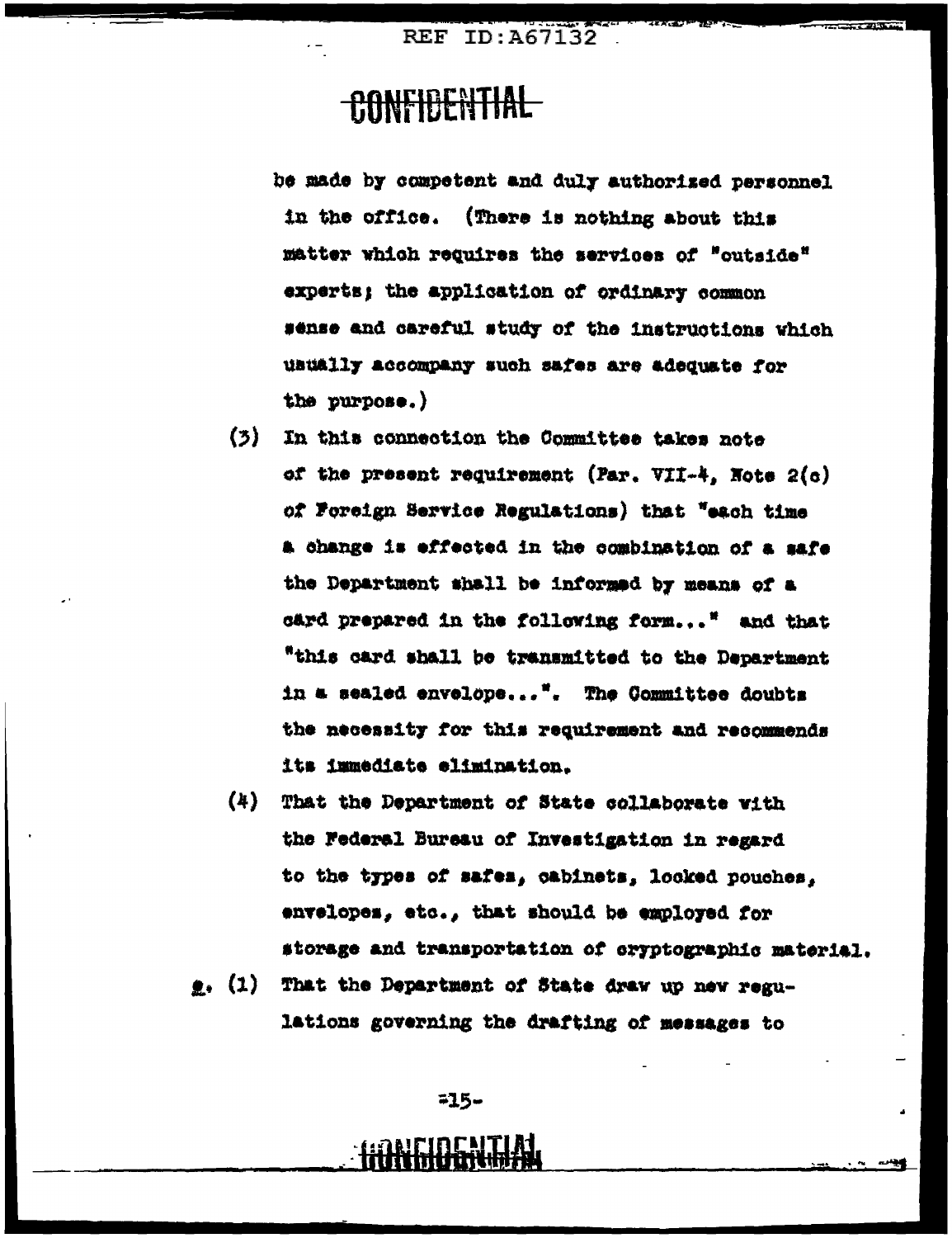REF ID: A67132

# **SONE DENTIAL**

be transmitted in oryptographic form, basing them upon the new classification recommended in paragraph 7a.

- (2) That responsibility for proper drafting, for proper classification and for clear indication of classification be placed upon the originators of messages; that the latter two decisions not be made a responsibility of the cryptographic personnel: and that the Department take such action as will insure observance of the regulations applicable to these functions.
- (3) That new regulations governing the selection of the specific cryptographic system to be employed by cryptographic personnel be drawn up by the Department and that they be based upon principles that are technically sound, arising out of the recommendation contained in paragraph 7a.
- $(4)$ That the Department of State be provided with such literature and technical advice by the War and the Navy Departments as will be of assistance in the elaboration of the new regulations in point.
- f. (1) That the Department draw up new and detailed regulations governing the preparation, handling, distribution, and filing or ultimate disposition of plain-language versions of cryptographed

 $+16-$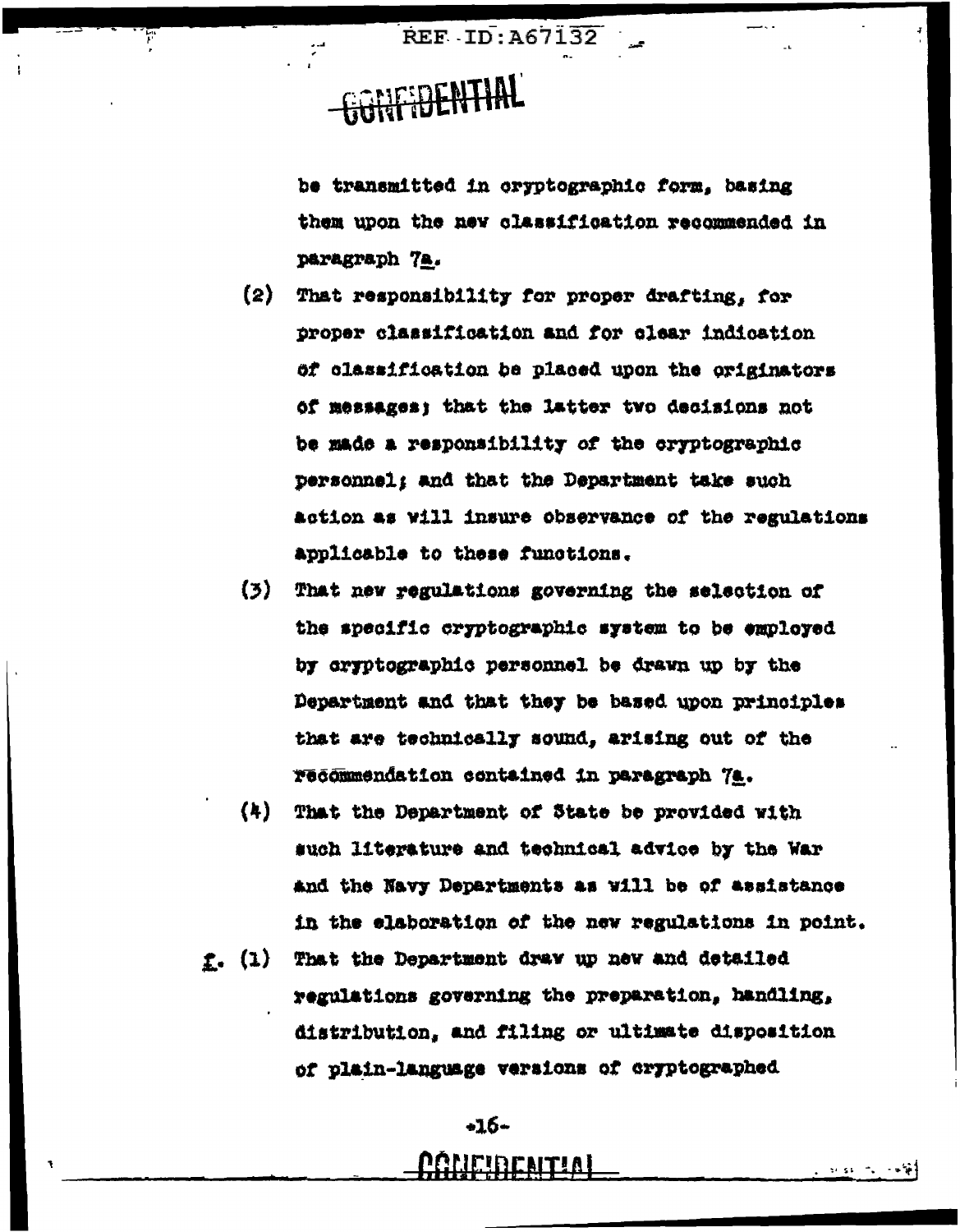### CONFIDENTIAL

Messages for the guidance of all divisions within the Department and of all of its Embassies, Legations, and Consulates, these regulations to be based upon technically sound principles arising out of the adoption of the recommendation made in paragraph 7a.

- $(2)$ That these new regulations be rigidly and strictly enforced and that the Department take all necessary disciplinary measures to insure their strict enforcement by all concerned.
- $(3)$ That the Department be provided with such literature and technical advice by the War and the Navy Departments as will be of assistance in the elaboration of the new regulations in point.

That a tour of duty as coding officer at the Depart-**K.** ment in Washington or at an important office be made one of the mandatory requirements for the training and duties of junior career officers of the Foreign Service. These duties should correspond to those of coding officers in the Navy and should consist of the safeguarding of secret and confidential messages, plus routing, filing, distributing and paraphrasing messages; and advising superior officers as to correct procedure for the maintenance of communication security.

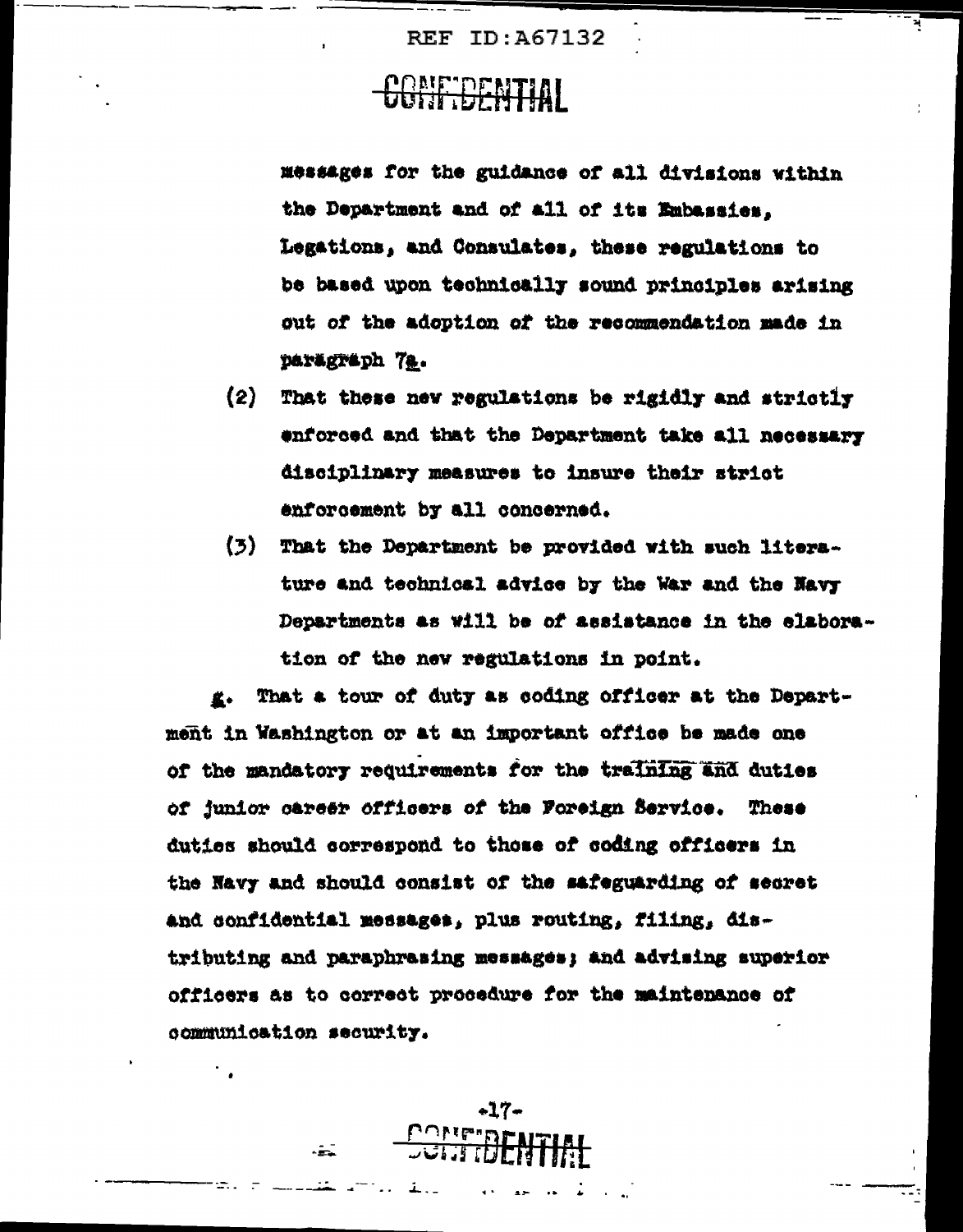h. (1) That the Department take such measures as may be necessary to provide an adequate and technically informed inspection service for its dryptographic operations in foreign countries. with a view to insuring that all the regulations having a direct bearing upon communication security are observed.

REF

- $(2)$ That the Department take steps to have designated at the Department in Washington and at each of its offices in foreign countries an officer who shall in addition to his other duties perform the duties of "cryptographic security officer". vho will be responsible for the enforcement of all oryptographic and communication security regulations at his atation.
- $(3)$ That the Department serve notice on all personnel concerned in the maintenance of communication sequrity that severe disciplinary action will be taken in future cases of laxity, carelessness, or negligence in the observance of regulations established to preserve security.

-18-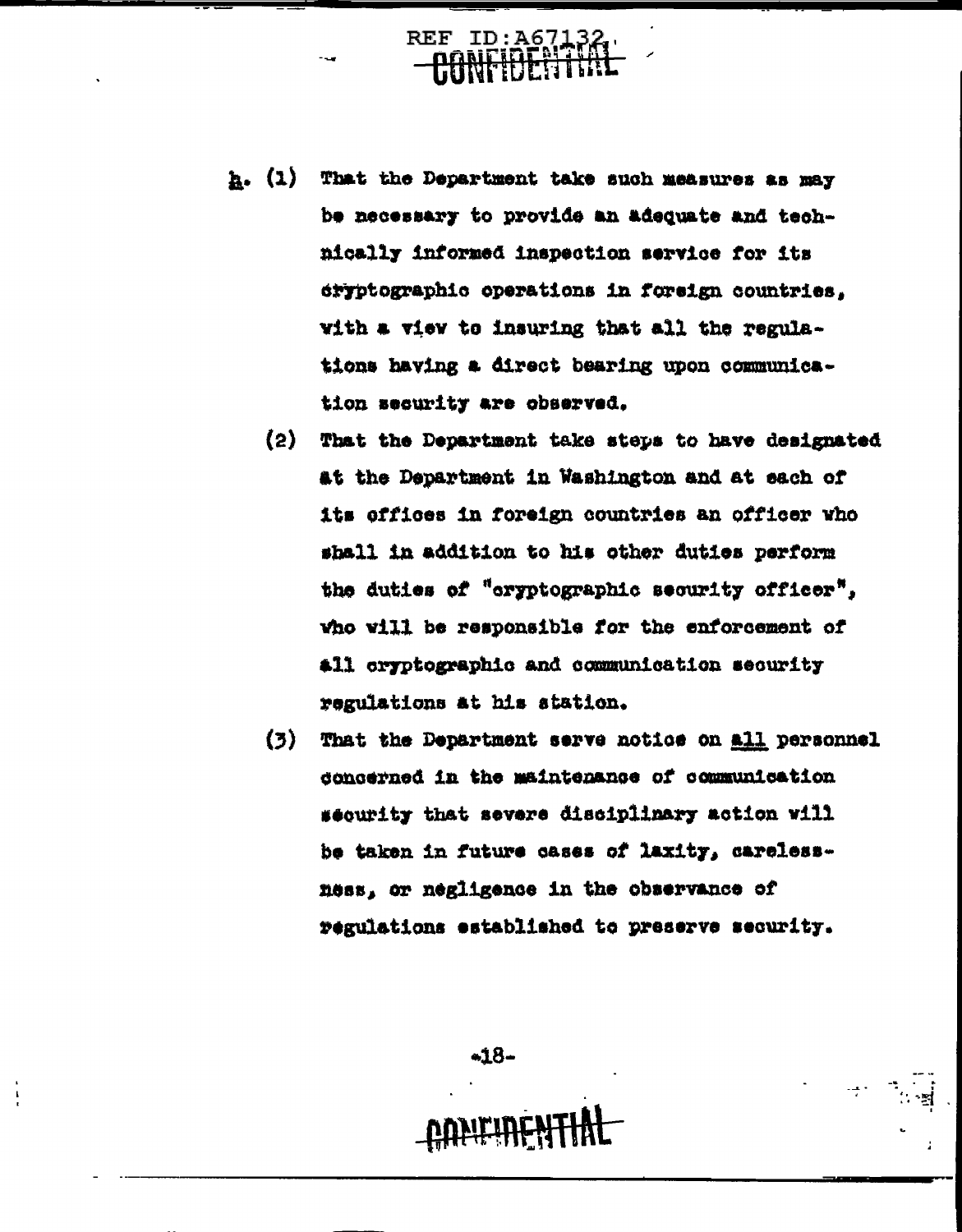#### **AENTIAL** UUNT

π.

Loland F. Safford, Commander, U.S.N.

4

Harold G. Hayes, U.S.A. Captain, Signal Corps, U.S.A.

. a

W. O. Blackburn

Frederick Livesey

William F. Friedman

 $\sim 1$  .

APPENDIX 1:- Copy of letter<br>from Secty of State to<br>Secty of War, May 12, 1941

APPENDIX 2:- Findings of study<br>of methods followed in transportation and forwarding of cryptographic publications

June 26, 1941

 $\cdots$  and - 25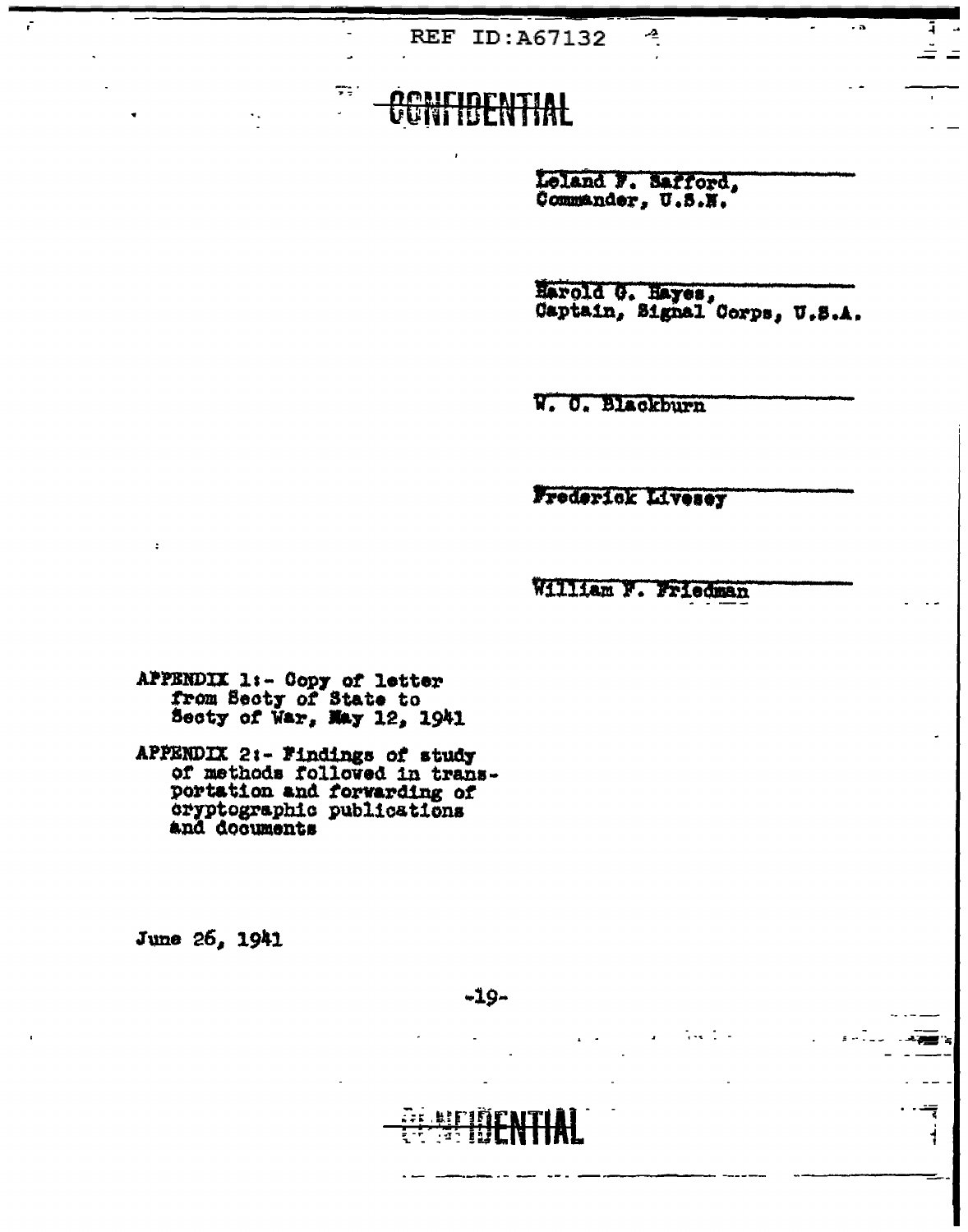## CONFIDENTIAL

DEPARTMENT OF STATE

May 12, 1941.

My dear Mr. Secretary:

 $\begin{matrix}0\\0\\0\\0\\0\end{matrix}$ 

t,

The Department of State is desirous of having made a most careful survey of its codes and ciphers to determine their efficacy at this time and to discover and establish additional means of preserving the secrecy of its highly confidential communications under present world conditions.

I wish to enlist the aid of the War Department<br>in the conduct of the survey contemplated and I hope you<br>may be in a position to designate a qualified commissioned<br>officer of the War Department to serve in an advisory and<br>a of State, the Navy Department, and the Federal Bureau of Investigation for these purposes, the importance of which I believe I need not emphasize.

**CONFIDENTIAL** 

Your cooperation will be very much appreciated.

Bincerely yours,

/s/ Cordell Hull

 $\sim 100$ 

The Honorable

Henry L. Stimson

Secretary of War

APPENDIX 1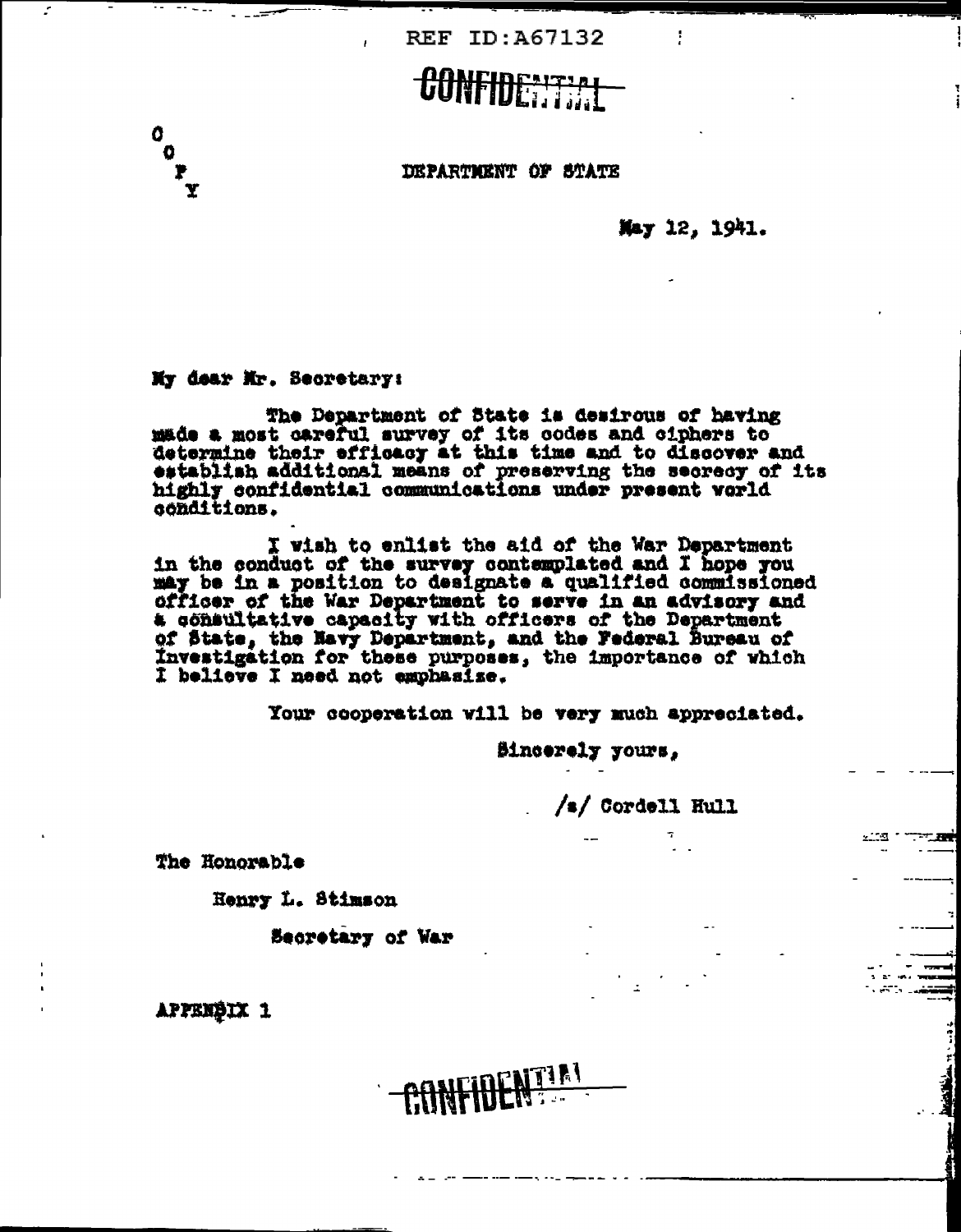Appendix 2

Specimens of each of the three types of diplomatic pouches and a specimen of sealed envelopes used by the Department of State were submitted to the Technical Laboratory of the Federal Bureau of Investigation for the purpose of determining the security of these items for the shipment of secret material.

Both the leather courier's bag and the large canvas diplomatic mail pouch make use of a Yale "Super-pin" tumbler padlock for sealing the pouches. In the Laboratory of the Federal Bureau of Investigation it was possible to successfully pick this lock a number of times, the time required varying to three hours. Inashuch as it vas from fifteen minutes possible to enter the leather courler's bag by removal of the lock in this manner no other attempt was made to enter the pouch.

In respect to the large canvas mail pouch, in addition to being alle to enter this pouch by picking the padlock, it was also possible to enter it by means of removing the seam stitching and then replacing the stitches in the same manner as they were prior to removal. The time required to enter this pouch depends upon the number of rova of stitching it is Recessary to remove, allowing approximately twenty minutes per row of stitching.

网络阿蒙克劳劳氏菌属植物 医乳

11 JANEA

**THE REAL PROPERTY OF PERSONAL PROPERTY** 

2. 2. 经经理

**SECTION** 

The canvas Air Mail pouch which was sealed with lead seals was entered by means of removing the seam stitching a